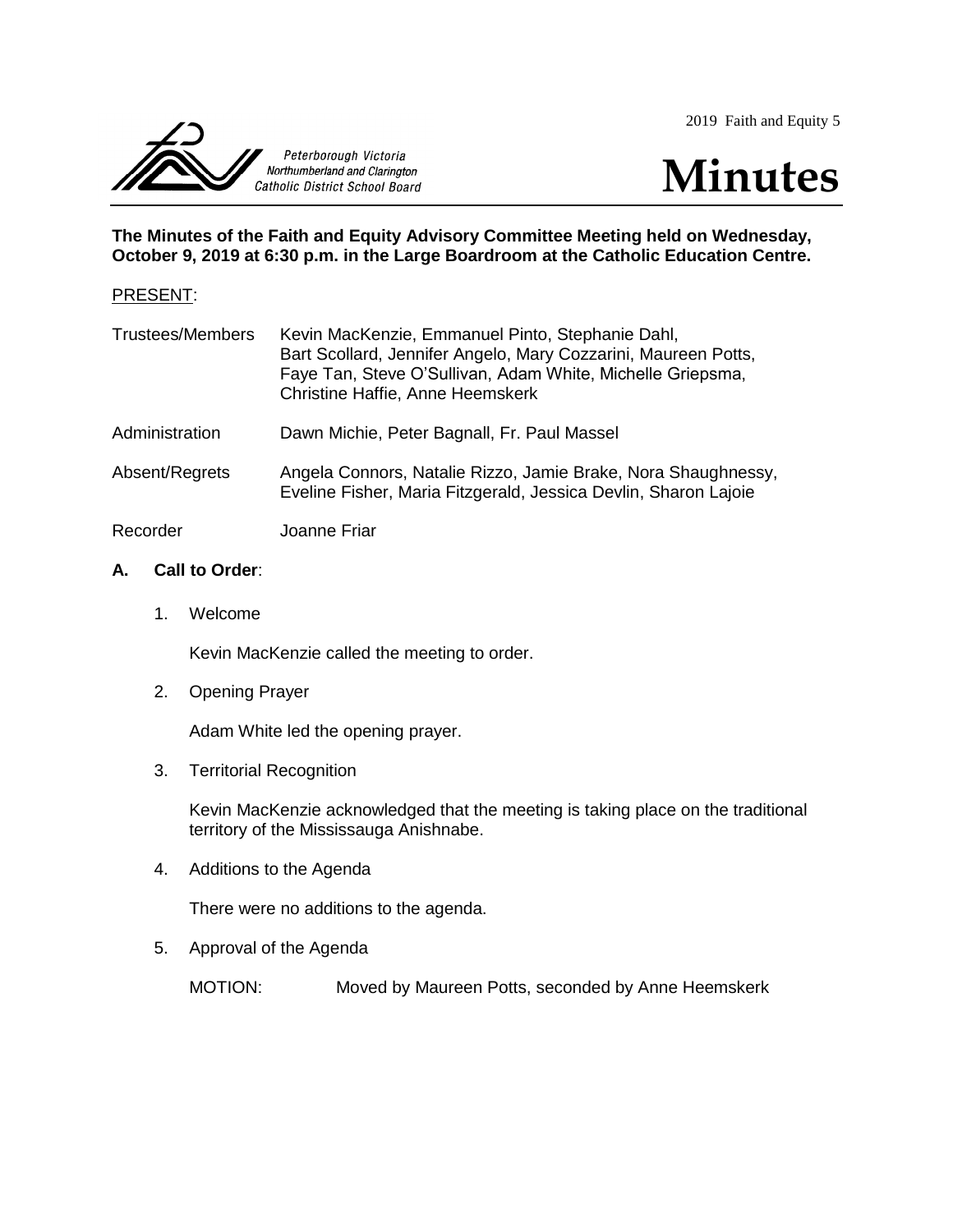that the Agenda be approved with the following change:

Introductions will be moved to the last item in the Call to Order.

#### Carried

6. Declarations of Conflicts of Interest

There were no declarations of conflicts of interest.

7. Approval of the Minutes of the Meeting of May 2, 2019

MOTION: Moved by Emmanuel Pinto, seconded by Anne Heemskerk

that the Minutes of the Meeting of May 2, 2019 be approved.

**Carried** 

8. Business Arising from the Minutes

There was no business arising out of the Minutes.

9. Introductions

Kevin MacKenzie asked all members to introduce themselves.

## **B. Discussion/Presentations**:

1. Christian Meditation

Fr. Paul Massel gave a brief overview of the history of Christian Meditation within our Board. He spoke to the many positive benefits for students and staff with incorporating Christian Meditation into work, school and home. Christian Meditation deepens one's relationship with God and helps one develop one's inner self.

The committee members watched a video of students at Holy Family Catholic Elementary School participating in Catholic Meditation and sharing their feedback on this experience.

Fr. Paul Massel then led the committee members in Christian Meditation.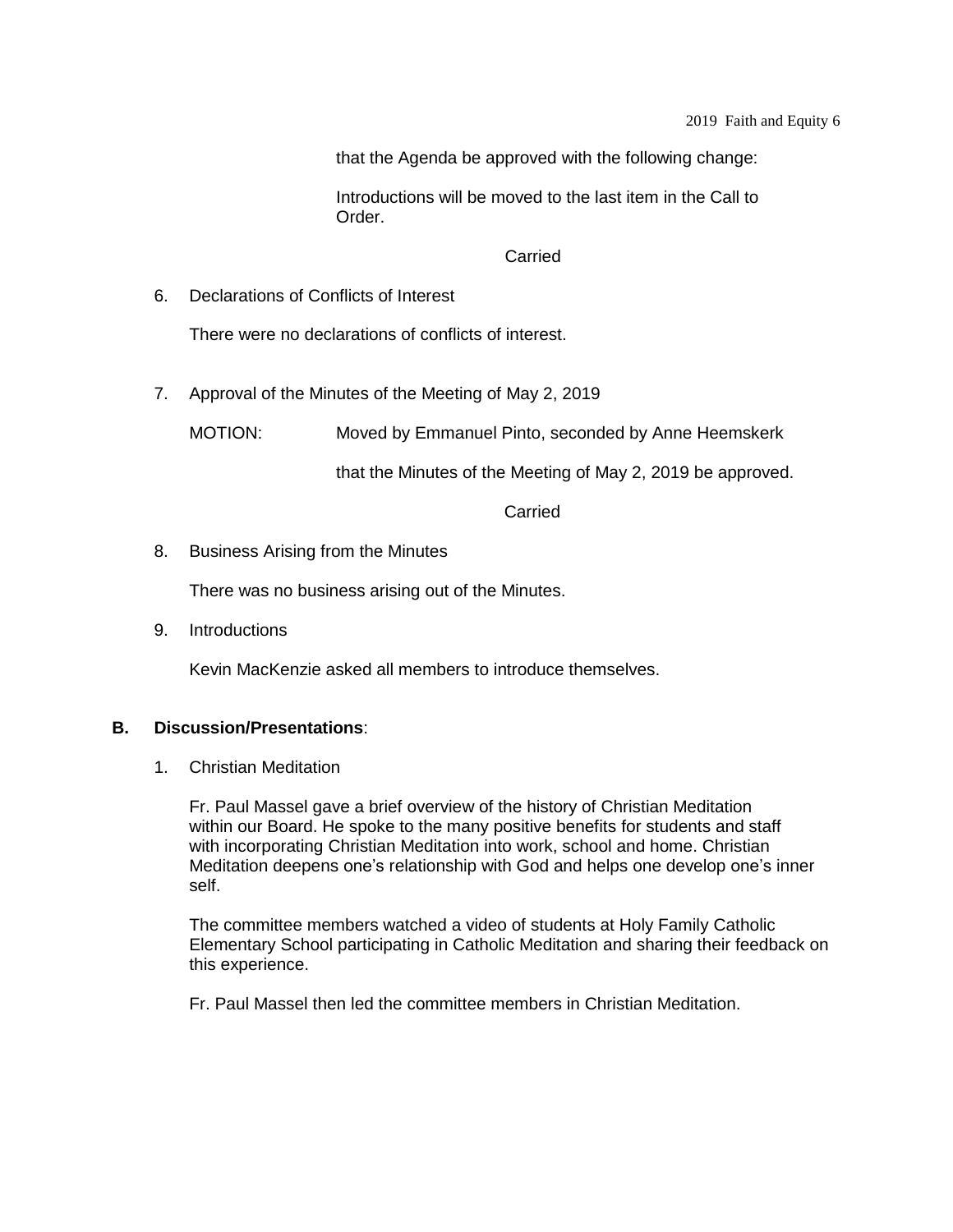2. Catholic Social Teachings

Peter Bagnall gave an overview of the different aspects of the Catholic Social Teachings: Human Dignity, Peace, Preferential Option for the Poor, Common Good, Subsidiarity, Rights and Responsibilities, Care for Creation, Solidarity and Dignity of Work.

He noted that Consultants and Senior Administration had the opportunity to participate in a Catholic Social Teachings Retreat on September 4, 2019 at the Mount Community Centre. They reflected on the Catholic Social Teachings and were then able to apply them to their planning and professional practices for this school year.

Peter asked the committee members to break into pairs and discuss how the Catholic Social Teachings are reflected in the work of the committee and also in their own work. The discussions were then shared as a group.

3. Review Faith Day

Peter Bagnall went through the suggested agenda for Faith Day that had been shared with principals. The day included Christian Meditation as well as two videos of David Wells speaking about two themes of the "Renewing the Promise" document. There were many opportunities during the day for discussions with colleagues and community walks. The flexibility of the agenda allowed each school to customize the day for their own staff and setting. The feedback received has been very positive.

Dawn Michie thanked Fr. Paul Massel and Peter Bagnall for all of their work in making this such a successful Board Faith Day.

4. Pastoral Plan

Peter Bagnall reported that as part of the pastoral planning this year, a recommendation was made to develop a 3 year Pastoral Plan for the Board. A subcommittee of the Faith and Equity Advisory Committee will be developed to work on this initiative. The sub-committee will meet two times prior to the next committee meeting in February, with the goal of having the plan developed in time for the next school year.

Committee members were asked to let Peter Bagnall know if they are interested in participating.

# **C. Information Items**:

1. Round Table

Steve O'Sullivan reported that the Knights of Columbus are holding a coat drive this weekend. Anyone who would like to donate a coat can do so at one of the Masses.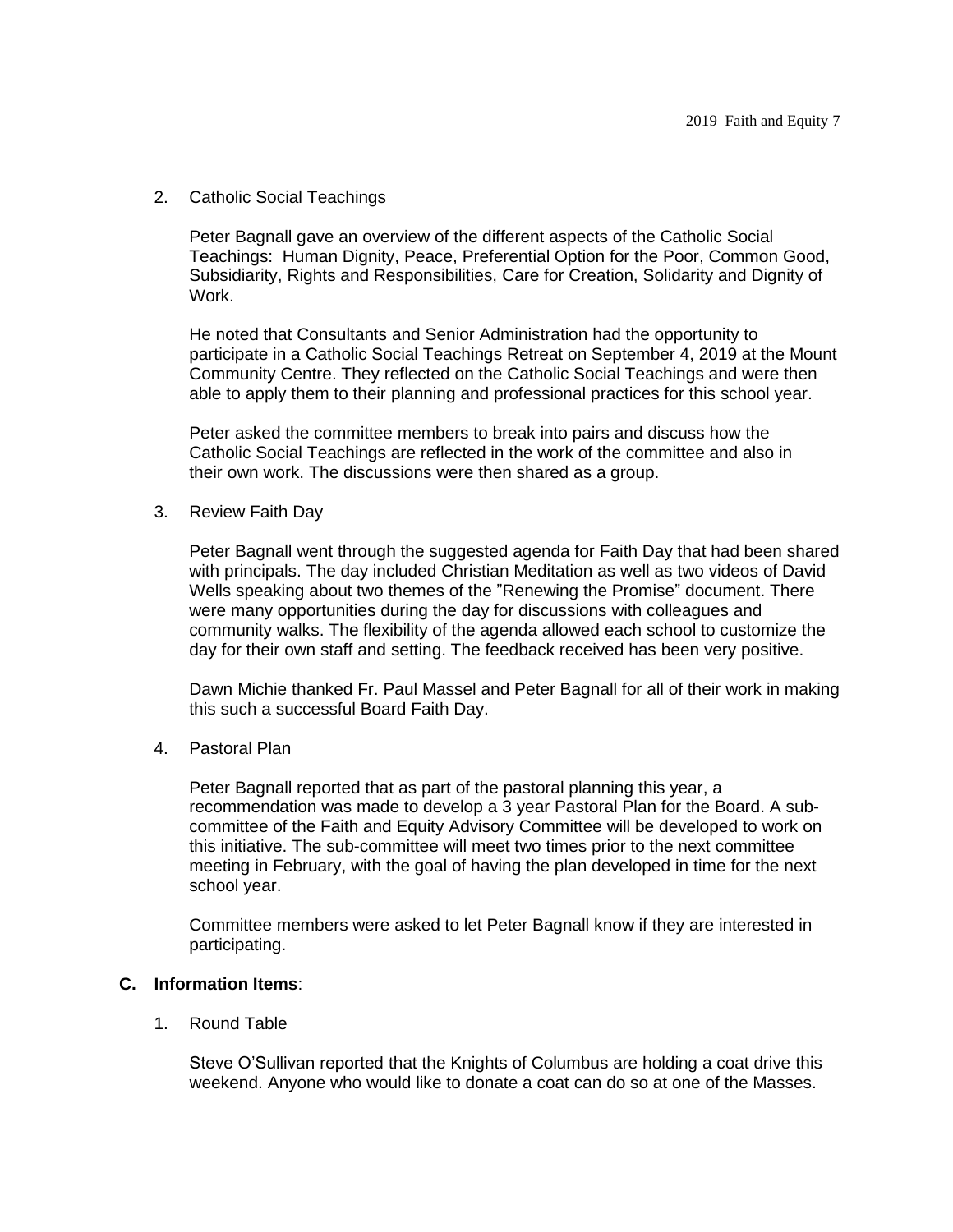Adam White spoke to the growth and success of the ELD classes at St. Peter Catholic Secondary School. Initially he thought they would be working with 8 students in the program this year, but there are now over 40. He noted the fantastic work of the two ESL Itinerant Teachers.

Faye Tan spoke to the high number of government and privately sponsored refugees that have arrived in this area. The New Canadian Centre is continuing to accept volunteers to pair with these families. The NCC also runs a Living Library Project where organizations can request speakers to come and share their stories.

2. Care for Creation

Peter Bagnall spoke to this environmental initiative that incorporates concepts from the Season of Creation and Eco Schools initiatives. Michael Nasello, Director of Education, has asked all schools to endeavor to become Eco Schools this year. This focus is also being applied at the Catholic Education Centre.

3. Pastoral Care in Catholic Schools

Fr. Paul reported that this document is now in its final stages. Once it has been completed, Michael Nasello will take it to Bishop Miehm for his review. Once approval has been received, the document will be presented at a future Priests/Principals Meeting.

4. Blessing of Chapel

Fr. Paul reported that several months ago, a place for prayer and reflection was identified as a need at the Catholic Education Centre. The work has now been completed and the chapel will be blessed by Bishop Miehm following tomorrow's Mass.

# **D. Next Committee Meeting Dates:**

- 1. Thursday, February 13, 2020 6:30 p.m., Large Boardroom, Catholic Education **Centre**
- 2. Thursday, April 30, 2020 6:30 p.m., Large Boardroom, Catholic Education Centre
- 3. Selection of committee member for Opening Prayer Stephanie Dahl
- 4. Selection of committee member for Closing Prayer Emmanuel Pinto

# **E. Conclusion:**

1. Closing Prayer

The closing prayer was led by Maureen Potts.